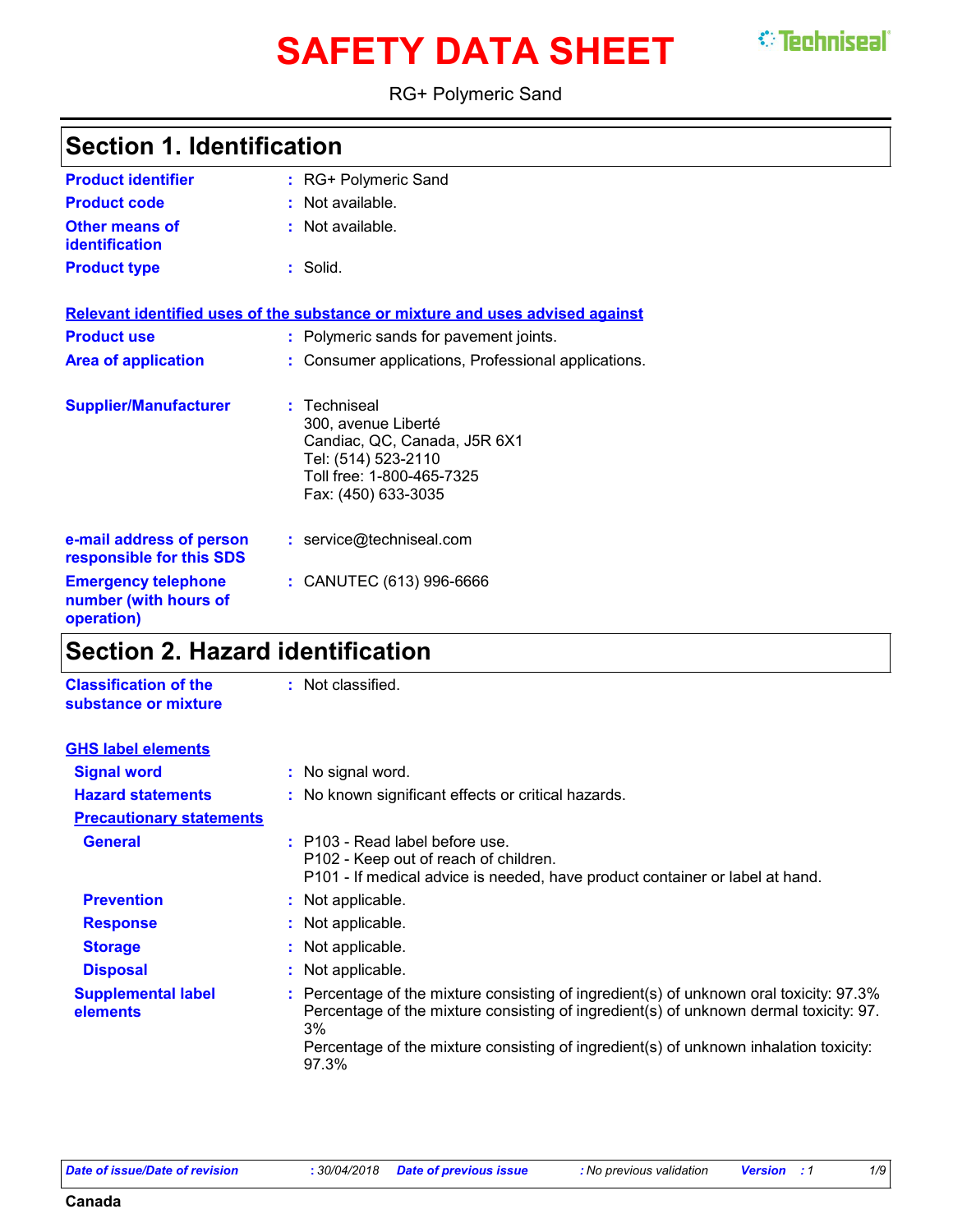### **Section 3. Composition/information on ingredients**

#### **Substance/mixture :**

Mixture

**Other means of identification**

**:** Not available.

**Occupational exposure limits, if available, are listed in Section 8. There are no additional ingredients present which, within the current knowledge of the supplier and in the concentrations applicable, are classified as hazardous to health and hence require reporting in this section.**

### **Section 4. First-aid measures**

#### **Description of necessary first aid measures**

| <b>Eye contact</b>  | : Immediately flush eyes with plenty of water, occasionally lifting the upper and lower<br>eyelids. Check for and remove any contact lenses. Get medical attention if irritation<br>occurs.                                                                                                                                                               |
|---------------------|-----------------------------------------------------------------------------------------------------------------------------------------------------------------------------------------------------------------------------------------------------------------------------------------------------------------------------------------------------------|
| <b>Inhalation</b>   | : Remove victim to fresh air and keep at rest in a position comfortable for breathing.<br>Get medical attention if symptoms occur.                                                                                                                                                                                                                        |
| <b>Skin contact</b> | : Flush contaminated skin with plenty of water. Remove contaminated clothing and<br>shoes. Get medical attention if symptoms occur.                                                                                                                                                                                                                       |
| <b>Ingestion</b>    | : Wash out mouth with water. Remove victim to fresh air and keep at rest in a<br>position comfortable for breathing. If material has been swallowed and the exposed<br>person is conscious, give small quantities of water to drink. Do not induce vomiting<br>unless directed to do so by medical personnel. Get medical attention if symptoms<br>occur. |

#### **Most important symptoms/effects, acute and delayed**

| <b>Potential acute health effects</b>                                                |                                                                                                                                |  |
|--------------------------------------------------------------------------------------|--------------------------------------------------------------------------------------------------------------------------------|--|
| <b>Eye contact</b>                                                                   | : No known significant effects or critical hazards.                                                                            |  |
| <b>Inhalation</b>                                                                    | : No known significant effects or critical hazards.                                                                            |  |
| <b>Skin contact</b>                                                                  | : No known significant effects or critical hazards.                                                                            |  |
| <b>Ingestion</b>                                                                     | : No known significant effects or critical hazards.                                                                            |  |
| <b>Over-exposure signs/symptoms</b>                                                  |                                                                                                                                |  |
| <b>Eye contact</b>                                                                   | : No specific data.                                                                                                            |  |
| <b>Inhalation</b>                                                                    | : No specific data.                                                                                                            |  |
| <b>Skin contact</b>                                                                  | : No specific data.                                                                                                            |  |
| <b>Ingestion</b>                                                                     | : No specific data.                                                                                                            |  |
| Indication of immediate medical attention and special treatment needed, if necessary |                                                                                                                                |  |
| <b>Notes to physician</b>                                                            | : Treat symptomatically. Contact poison treatment specialist immediately if large<br>quantities have been ingested or inhaled. |  |
| <b>Specific treatments</b>                                                           | : No specific treatment.                                                                                                       |  |

**Protection of first-aiders :** No action shall be taken involving any personal risk or without suitable training.

#### **See toxicological information (Section 11)**

**Canada**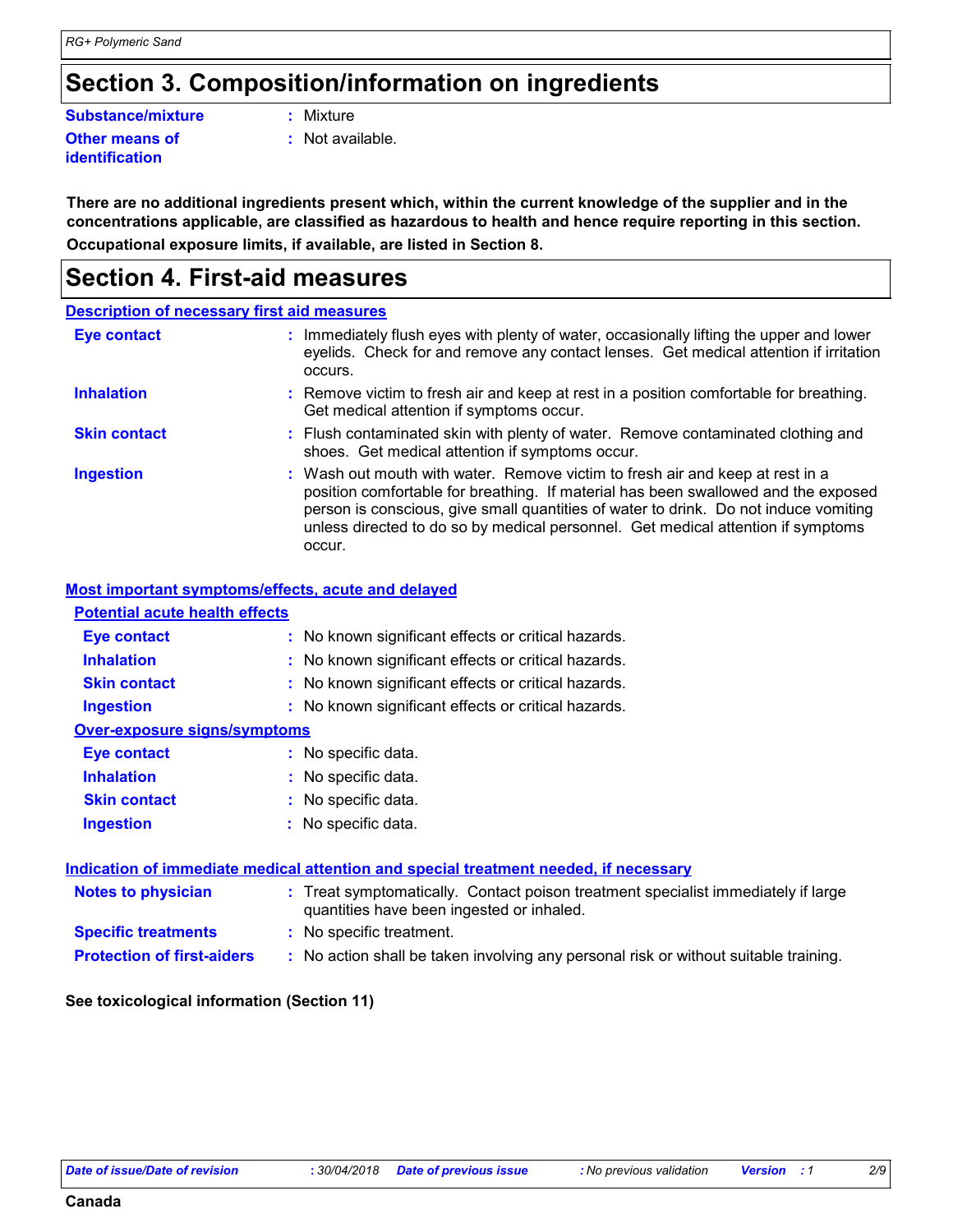## **Section 5. Fire-fighting measures**

| <b>Extinguishing media</b>                               |                                                                                                                                                                                                     |
|----------------------------------------------------------|-----------------------------------------------------------------------------------------------------------------------------------------------------------------------------------------------------|
| <b>Suitable extinguishing</b><br>media                   | : Use an extinguishing agent suitable for the surrounding fire.                                                                                                                                     |
| <b>Unsuitable extinguishing</b><br>media                 | : Do not use water jet.                                                                                                                                                                             |
| <b>Specific hazards arising</b><br>from the chemical     | : No specific fire or explosion hazard.                                                                                                                                                             |
| <b>Hazardous thermal</b><br>decomposition products       | : Decomposition products may include the following materials:<br>carbon dioxide<br>carbon monoxide<br>metal oxide/oxides                                                                            |
| <b>Special protective actions</b><br>for fire-fighters   | : Promptly isolate the scene by removing all persons from the vicinity of the incident if<br>there is a fire. No action shall be taken involving any personal risk or without<br>suitable training. |
| <b>Special protective</b><br>equipment for fire-fighters | : Fire-fighters should wear appropriate protective equipment and self-contained<br>breathing apparatus (SCBA) with a full face-piece operated in positive pressure<br>mode.                         |

### **Section 6. Accidental release measures**

|                                                              | <b>Personal precautions, protective equipment and emergency procedures</b>                                                                                                                                                                                                                                                                          |
|--------------------------------------------------------------|-----------------------------------------------------------------------------------------------------------------------------------------------------------------------------------------------------------------------------------------------------------------------------------------------------------------------------------------------------|
| For non-emergency<br>personnel                               | : No action shall be taken involving any personal risk or without suitable training.<br>Evacuate surrounding areas. Keep unnecessary and unprotected personnel from<br>entering. Do not touch or walk through spilled material. Put on appropriate<br>personal protective equipment.                                                                |
|                                                              | <b>For emergency responders</b> : If specialized clothing is required to deal with the spillage, take note of any<br>information in Section 8 on suitable and unsuitable materials. See also the<br>information in "For non-emergency personnel".                                                                                                   |
| <b>Environmental precautions</b>                             | : Avoid dispersal of spilled material and runoff and contact with soil, waterways,<br>drains and sewers. Inform the relevant authorities if the product has caused<br>environmental pollution (sewers, waterways, soil or air).                                                                                                                     |
| <b>Methods and materials for containment and cleaning up</b> |                                                                                                                                                                                                                                                                                                                                                     |
| <b>Small spill</b>                                           | : Move containers from spill area. Vacuum or sweep up material and place in a<br>designated, labeled waste container. Dispose of via a licensed waste disposal<br>contractor.                                                                                                                                                                       |
| <b>Large spill</b>                                           | : Move containers from spill area. Prevent entry into sewers, water courses,<br>basements or confined areas. Vacuum or sweep up material and place in a<br>designated, labeled waste container. Dispose of via a licensed waste disposal<br>contractor. Note: see Section 1 for emergency contact information and Section 13<br>for waste disposal. |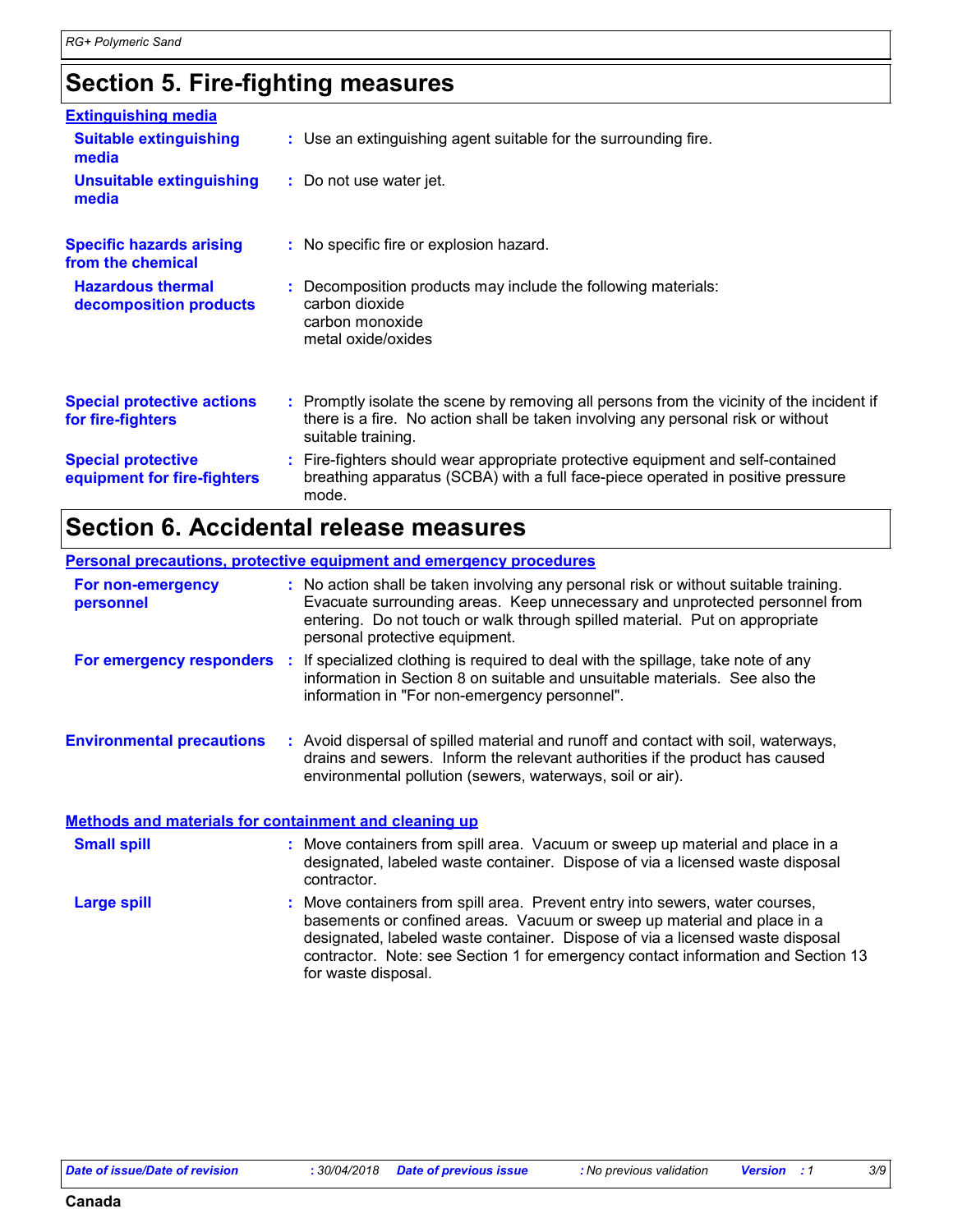### **Section 7. Handling and storage**

| <b>Precautions for safe handling</b>                                             |                                                                                                                                                                                                                                                                                                                                                                                                                                                                                                                                                                                                                                                                       |
|----------------------------------------------------------------------------------|-----------------------------------------------------------------------------------------------------------------------------------------------------------------------------------------------------------------------------------------------------------------------------------------------------------------------------------------------------------------------------------------------------------------------------------------------------------------------------------------------------------------------------------------------------------------------------------------------------------------------------------------------------------------------|
| <b>Protective measures</b>                                                       | : Put on appropriate personal protective equipment (see Section 8).                                                                                                                                                                                                                                                                                                                                                                                                                                                                                                                                                                                                   |
| <b>Advice on general</b><br>occupational hygiene                                 | : Eating, drinking and smoking should be prohibited in areas where this material is<br>handled, stored and processed. Workers should wash hands and face before<br>eating, drinking and smoking. Remove contaminated clothing and protective<br>equipment before entering eating areas. See also Section 8 for additional<br>information on hygiene measures.                                                                                                                                                                                                                                                                                                         |
| <b>Conditions for safe storage,</b><br>including any<br><b>incompatibilities</b> | : Do not store above the following temperature: $15^{\circ}$ C (59 $^{\circ}$ F). Store in accordance<br>with local regulations. Store in original container protected from direct sunlight in a<br>dry, cool and well-ventilated area, away from incompatible materials (see Section 10)<br>and food and drink. Keep container tightly closed and sealed until ready for use.<br>Containers that have been opened must be carefully resealed and kept upright to<br>prevent leakage. Do not store in unlabeled containers. Use appropriate<br>containment to avoid environmental contamination. See Section 10 for incompatible<br>materials before handling or use. |

### **Section 8. Exposure controls/personal protection**

#### **Control parameters**

#### **Occupational exposure limits**

None.

| <b>Appropriate engineering</b>                   | : Good general ventilation should be sufficient to control worker exposure to airborne<br>contaminants.                                                                                                                                                                                                                         |  |
|--------------------------------------------------|---------------------------------------------------------------------------------------------------------------------------------------------------------------------------------------------------------------------------------------------------------------------------------------------------------------------------------|--|
| <b>controls</b>                                  |                                                                                                                                                                                                                                                                                                                                 |  |
| <b>Environmental exposure</b><br><b>controls</b> | : Emissions from ventilation or work process equipment should be checked to ensure<br>they comply with the requirements of environmental protection legislation. In some<br>cases, fume scrubbers, filters or engineering modifications to the process<br>equipment will be necessary to reduce emissions to acceptable levels. |  |
| <b>Individual protection measures</b>            |                                                                                                                                                                                                                                                                                                                                 |  |
| <b>Hygiene measures</b>                          | : Wash hands, forearms and face thoroughly after handling chemical products, before<br>eating, smoking and using the lavatory and at the end of the working period.<br>Appropriate techniques should be used to remove notatially contaminated elething                                                                         |  |

Appropriate techniques should be used to remove potentially contaminated clothing. Wash contaminated clothing before reusing. Ensure that eyewash stations and safety showers are close to the workstation location.

Safety eyewear complying with an approved standard should be used when a risk **:** assessment indicates this is necessary to avoid exposure to liquid splashes, mists, gases or dusts. If contact is possible, the following protection should be worn, unless the assessment indicates a higher degree of protection: safety glasses with side-shields. Recommended: safety glasses with side-shields **Eye/face protection**

| <b>Hand protection</b> | : Chemical-resistant, impervious gloves complying with an approved standard should  |
|------------------------|-------------------------------------------------------------------------------------|
|                        | be worn at all times when handling chemical products if a risk assessment indicates |
|                        | this is necessary. > 8 hours (breakthrough time): Recommended: Nitrile gloves.      |

**Body protection** : Personal protective equipment for the body should be selected based on the task being performed and the risks involved and should be approved by a specialist before handling this product. Recommended: Synthetic apron.

**Other skin protection :** Appropriate footwear and any additional skin protection measures should be selected based on the task being performed and the risks involved and should be approved by a specialist before handling this product.

**Skin protection**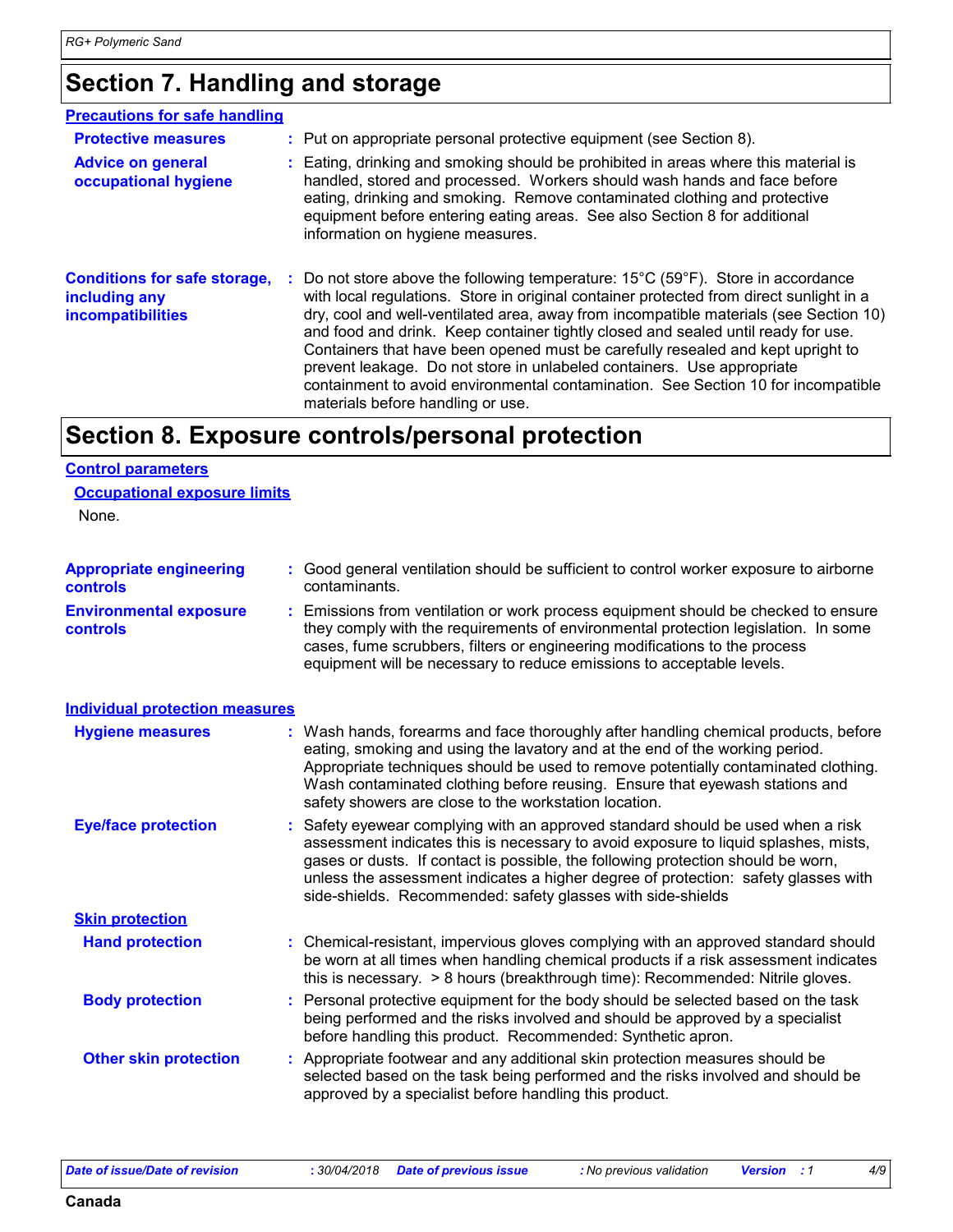### **Section 8. Exposure controls/personal protection**

| <b>Respiratory protection</b> | Based on the hazard and potential for exposure, select a respirator that meets the<br>appropriate standard or certification. Respirators must be used according to a<br>respiratory protection program to ensure proper fitting, training, and other important |
|-------------------------------|----------------------------------------------------------------------------------------------------------------------------------------------------------------------------------------------------------------------------------------------------------------|
|                               | aspects of use. Recommended: Vapor respirator.                                                                                                                                                                                                                 |

### **Section 9. Physical and chemical properties**

| <b>Appearance</b>                                      |    |                          |
|--------------------------------------------------------|----|--------------------------|
| <b>Physical state</b>                                  | ÷  | Solid. [Granular solid.] |
| <b>Color</b>                                           |    | Sand.                    |
| Odor                                                   |    | Not available.           |
| <b>Odor threshold</b>                                  | ŧ. | Not available.           |
| рH                                                     |    | Not available.           |
| <b>Melting point</b>                                   |    | Not available.           |
| <b>Boiling point</b>                                   |    | Not available.           |
| <b>Flash point</b>                                     |    | Not available.           |
| <b>Evaporation rate</b>                                |    | Not available.           |
| <b>Flammability (solid, gas)</b>                       |    | Not available.           |
| <b>Lower and upper explosive</b><br>(flammable) limits |    | Not available.           |
| <b>Vapor pressure</b>                                  |    | Not available.           |
| <b>Vapor density</b>                                   |    | Not available.           |
| <b>Relative density</b>                                |    | Not available.           |
| <b>Solubility</b>                                      |    | Not available.           |
| <b>Partition coefficient: n-</b><br>octanol/water      |    | Not available.           |
| <b>Auto-ignition temperature</b>                       | ÷. | Not available.           |
| <b>Decomposition temperature</b>                       |    | Not available.           |
| <b>Viscosity</b>                                       |    | Not available.           |
| Flow time (ISO 2431)                                   |    | Not available.           |

## **Section 10. Stability and reactivity**

| <b>Reactivity</b>                                   | : No specific test data related to reactivity available for this product or its ingredients.                                                                                 |
|-----------------------------------------------------|------------------------------------------------------------------------------------------------------------------------------------------------------------------------------|
| <b>Chemical stability</b>                           | : The product is stable.                                                                                                                                                     |
| <b>Possibility of hazardous</b><br><b>reactions</b> | : Under normal conditions of storage and use, hazardous reactions will not occur.<br>Under normal conditions of storage and use, hazardous polymerization will not<br>occur. |
| <b>Conditions to avoid</b>                          | : Avoid contact with water and moisture until use.                                                                                                                           |
| <b>Incompatible materials</b>                       | : Reactive or incompatible with the following materials: oxidizing materials, acids and<br>alkalis.<br>Ammonium salt. Aluminum.                                              |
| <b>Hazardous decomposition</b><br><b>products</b>   | : Under normal conditions of storage and use, hazardous decomposition products<br>should not be produced.                                                                    |

**Canada**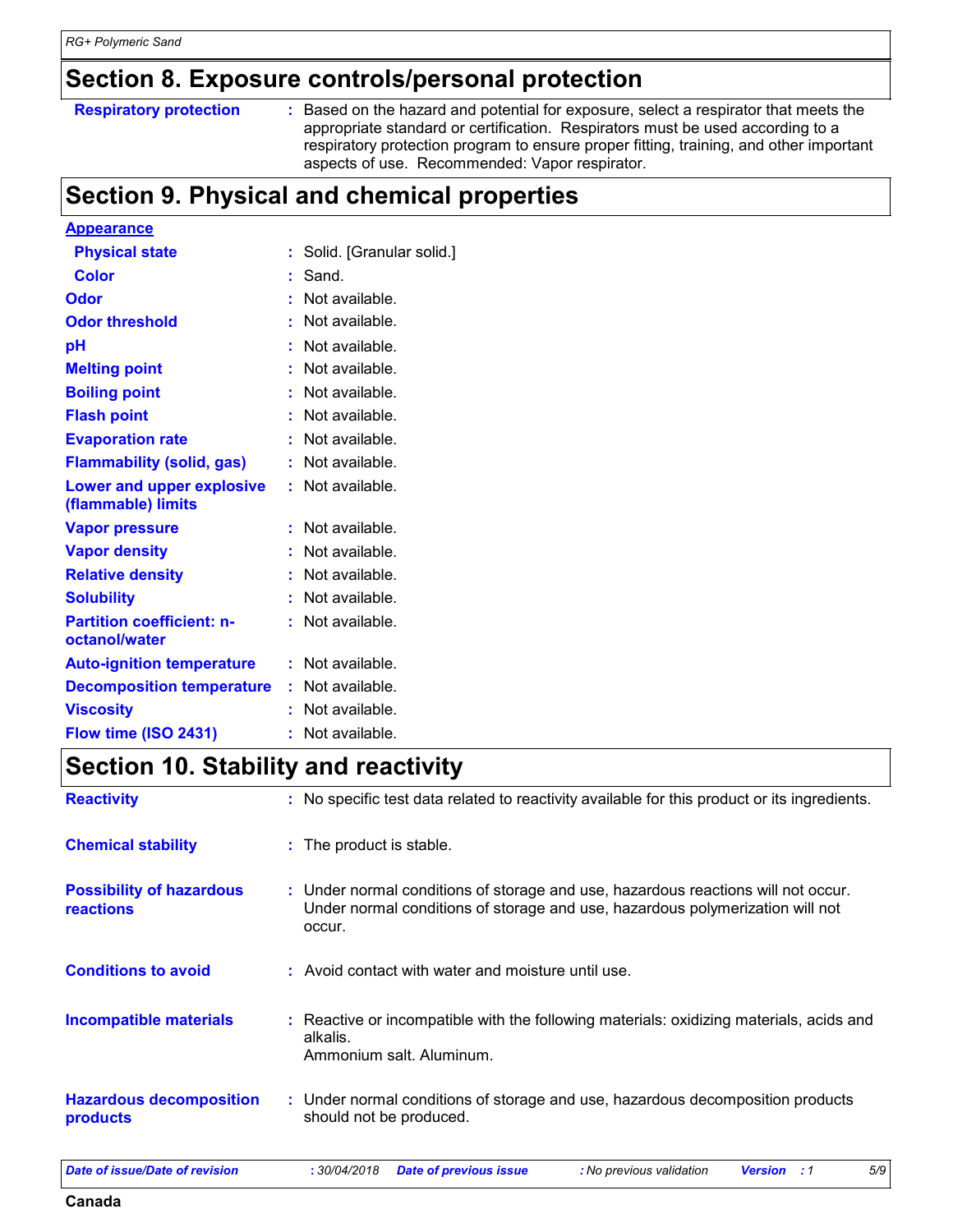### **Section 11. Toxicological information**

### **Acute toxicity Conclusion/Summary :** The respirable fraction of crystalline silica is less than 1%. This product is not classified according to EU legislation. **Carcinogenicity Conclusion/Summary :** The respirable fraction of crystalline silica is less than 1%. Not classifiable as a human carcinogen. **Mutagenicity Conclusion/Summary :** Not available. **Teratogenicity Conclusion/Summary :** Not available. **Reproductive toxicity Conclusion/Summary :** Not available. **Irritation/Corrosion Conclusion/Summary Skin :** Not available. **Eyes :** Not available. **Respiratory :** Not available. **Sensitization Conclusion/Summary Skin :** Not available. **Respiratory :** Not available. **Information on the likely routes of exposure Inhalation <b>:** No known significant effects or critical hazards. **Ingestion :** No known significant effects or critical hazards. **Skin contact :** No known significant effects or critical hazards. **Eye contact :** No known significant effects or critical hazards. **Symptoms related to the physical, chemical and toxicological characteristics Skin contact Ingestion Inhalation :** No specific data. No specific data. **:** No specific data. **: Eye contact :** No specific data. **Specific target organ toxicity (single exposure) Specific target organ toxicity (repeated exposure)** Not available. Not available. **Aspiration hazard** Not available. **Information on toxicological effects :** Not available. **Potential acute health effects**

#### **Delayed and immediate effects and also chronic effects from short and long term exposure**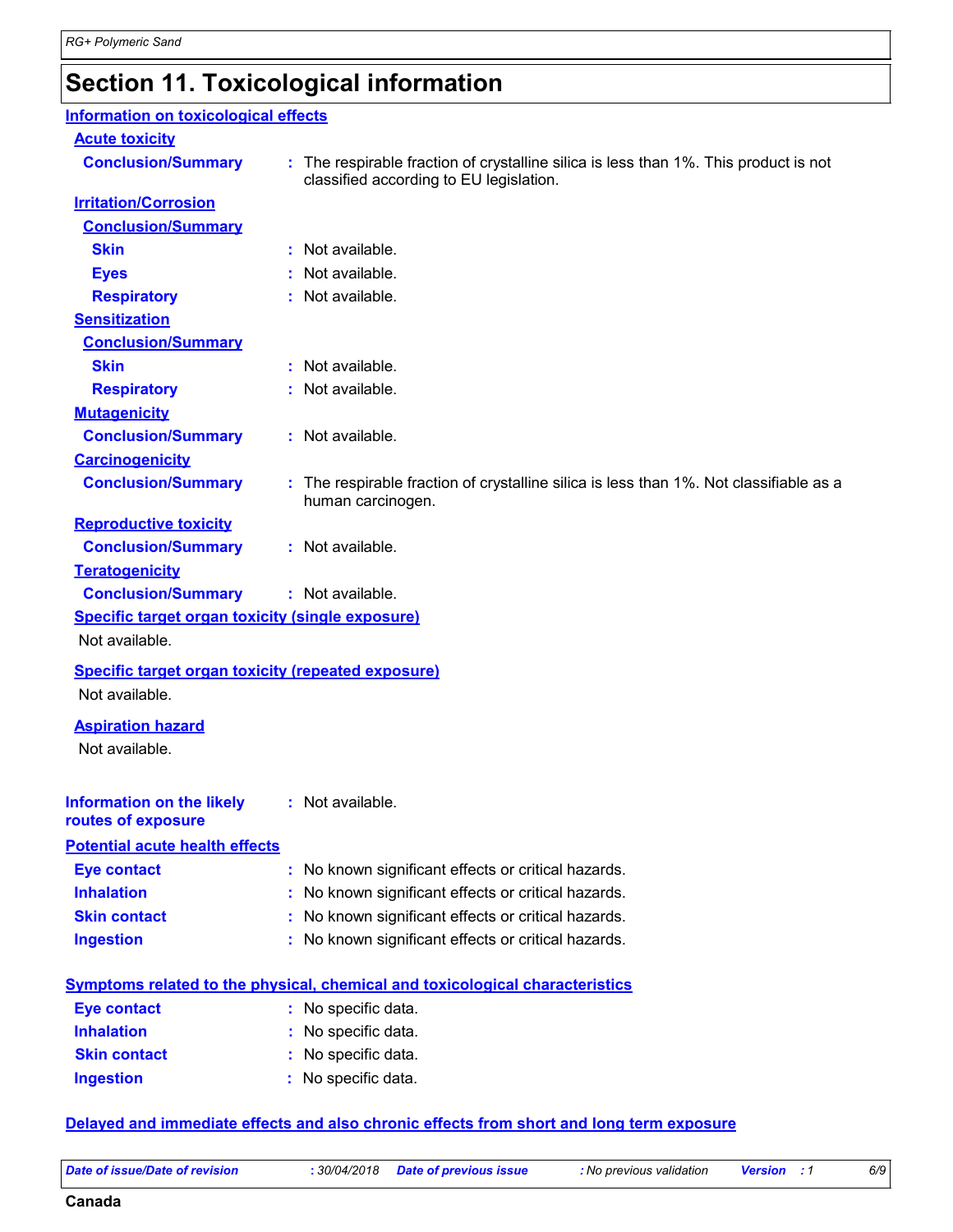### **Section 11. Toxicological information**

| <b>Short term exposure</b>                        |                                                     |
|---------------------------------------------------|-----------------------------------------------------|
| <b>Potential immediate</b><br>effects             | $:$ Not available.                                  |
| <b>Potential delayed effects : Not available.</b> |                                                     |
| <b>Long term exposure</b>                         |                                                     |
| <b>Potential immediate</b><br>effects             | $:$ Not available.                                  |
| <b>Potential delayed effects : Not available.</b> |                                                     |
| <b>Potential chronic health effects</b>           |                                                     |
| <b>Conclusion/Summary</b>                         | : Not available.                                    |
| <b>General</b>                                    | : No known significant effects or critical hazards. |
| <b>Carcinogenicity</b>                            | No known significant effects or critical hazards.   |
| <b>Mutagenicity</b>                               | No known significant effects or critical hazards.   |
| <b>Teratogenicity</b>                             | No known significant effects or critical hazards.   |
| <b>Developmental effects</b>                      | No known significant effects or critical hazards.   |
| <b>Fertility effects</b>                          | No known significant effects or critical hazards.   |

#### **Numerical measures of toxicity**

#### **Acute toxicity estimates**

Not available.

### **Section 12. Ecological information**

| <b>Toxicity</b>                      |                                                     |
|--------------------------------------|-----------------------------------------------------|
| <b>Conclusion/Summary</b>            | $:$ Not available.                                  |
|                                      |                                                     |
| <b>Persistence and degradability</b> |                                                     |
| <b>Conclusion/Summary</b>            | $:$ Not available.                                  |
|                                      |                                                     |
| <b>Bioaccumulative potential</b>     |                                                     |
| Not available.                       |                                                     |
|                                      |                                                     |
| <b>Mobility in soil</b>              |                                                     |
| <b>Soil/water partition</b>          | $:$ Not available.                                  |
| coefficient (Koc)                    |                                                     |
|                                      |                                                     |
| <b>Other adverse effects</b>         | : No known significant effects or critical hazards. |

### **Section 13. Disposal considerations**

| <b>Disposal methods</b> | : The generation of waste should be avoided or minimized wherever possible.<br>Disposal of this product, solutions and any by-products should at all times comply<br>with the requirements of environmental protection and waste disposal legislation<br>and any regional local authority requirements. Dispose of surplus and non-<br>recyclable products via a licensed waste disposal contractor. Waste should not be<br>disposed of untreated to the sewer unless fully compliant with the requirements of |
|-------------------------|----------------------------------------------------------------------------------------------------------------------------------------------------------------------------------------------------------------------------------------------------------------------------------------------------------------------------------------------------------------------------------------------------------------------------------------------------------------------------------------------------------------|
|                         | all authorities with jurisdiction. Waste packaging should be recycled. Incineration or                                                                                                                                                                                                                                                                                                                                                                                                                         |

| Date of issue/Date of revision |  |  | : No previous validation | <b>Version</b> : 1 |  |  |  |
|--------------------------------|--|--|--------------------------|--------------------|--|--|--|
|--------------------------------|--|--|--------------------------|--------------------|--|--|--|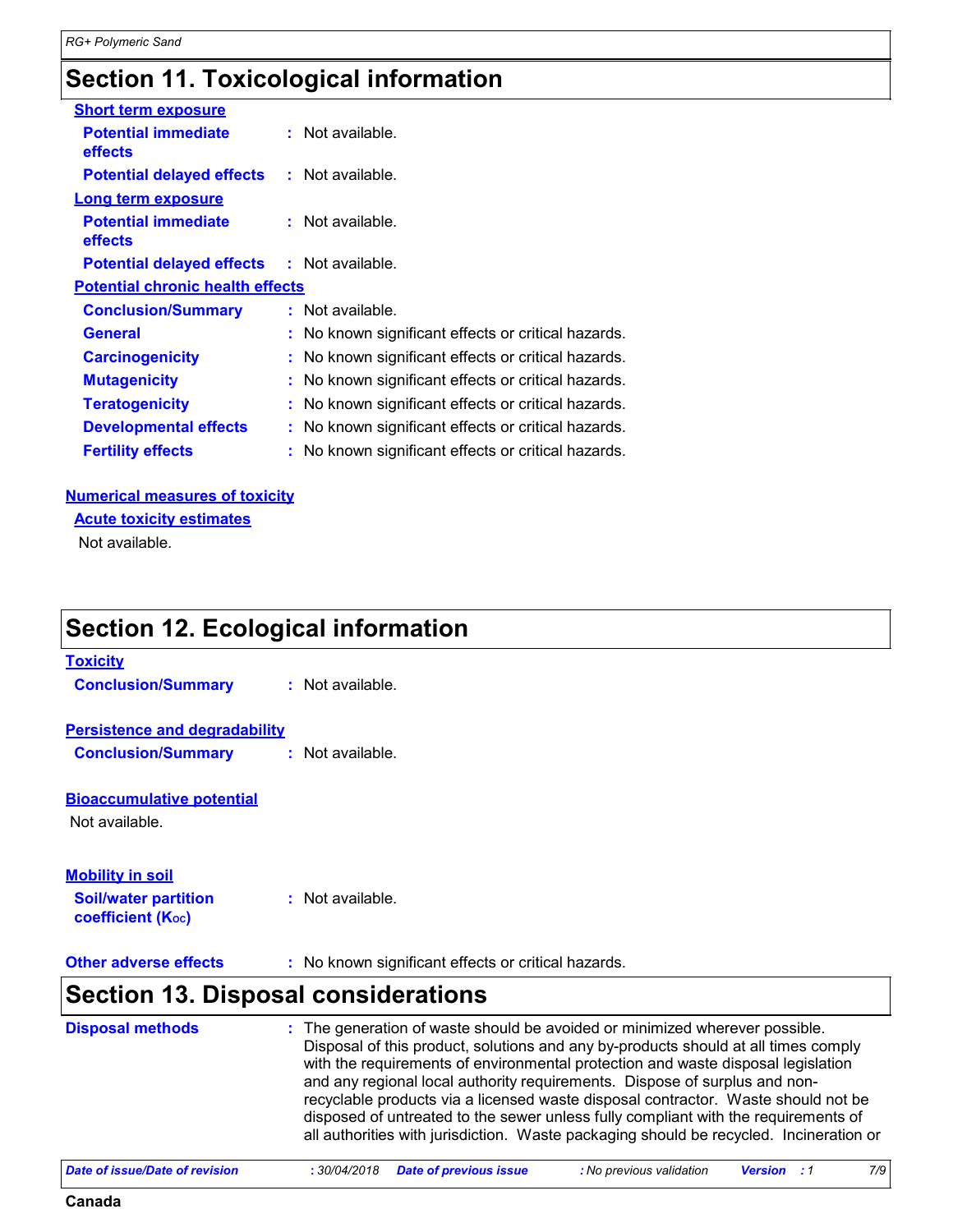### **Section 13. Disposal considerations**

landfill should only be considered when recycling is not feasible. This material and its container must be disposed of in a safe way. Empty containers or liners may retain some product residues. Avoid dispersal of spilled material and runoff and contact with soil, waterways, drains and sewers.

### **Section 14. Transport information**

|                                      | <b>TDG</b><br><b>Classification</b> | <b>DOT</b><br><b>Classification</b> | <b>ADR/RID</b> | <b>IMDG</b>    | <b>IATA</b>    |
|--------------------------------------|-------------------------------------|-------------------------------------|----------------|----------------|----------------|
| <b>UN number</b>                     | Not regulated.                      | Not regulated.                      | Not regulated. | Not regulated. | Not regulated. |
| <b>UN proper</b><br>shipping name    |                                     |                                     |                |                |                |
| <b>Transport</b><br>hazard class(es) |                                     | $\overline{\phantom{a}}$            |                |                |                |
| <b>Packing group</b>                 | $\overline{\phantom{a}}$            | $\overline{\phantom{a}}$            |                |                |                |
| <b>Environmental</b><br>hazards      | No.                                 | No.                                 | No.            | No.            | No.            |

**Special precautions for user Transport within user's premises:** always transport in closed containers that are **:** upright and secure. Ensure that persons transporting the product know what to do in the event of an accident or spillage.

**Transport in bulk according :** Not available. **to Annex II of MARPOL and the IBC Code**

### **Section 15. Regulatory information**

#### **Canadian lists**

- **Canadian NPRI :** None of the components are listed.
- 
- **CEPA Toxic substances :** None of the components are listed.
- 
- **Canada inventory :** All components are listed or exempted.

#### **International regulations**

**Chemical Weapon Convention List Schedules I, II & III Chemicals** Not listed.

#### **Montreal Protocol (Annexes A, B, C, E)**

Not listed.

**Stockholm Convention on Persistent Organic Pollutants**

Not listed.

**Rotterdam Convention on Prior Informed Consent (PIC)** Not listed.

#### **UNECE Aarhus Protocol on POPs and Heavy Metals**

Not listed.